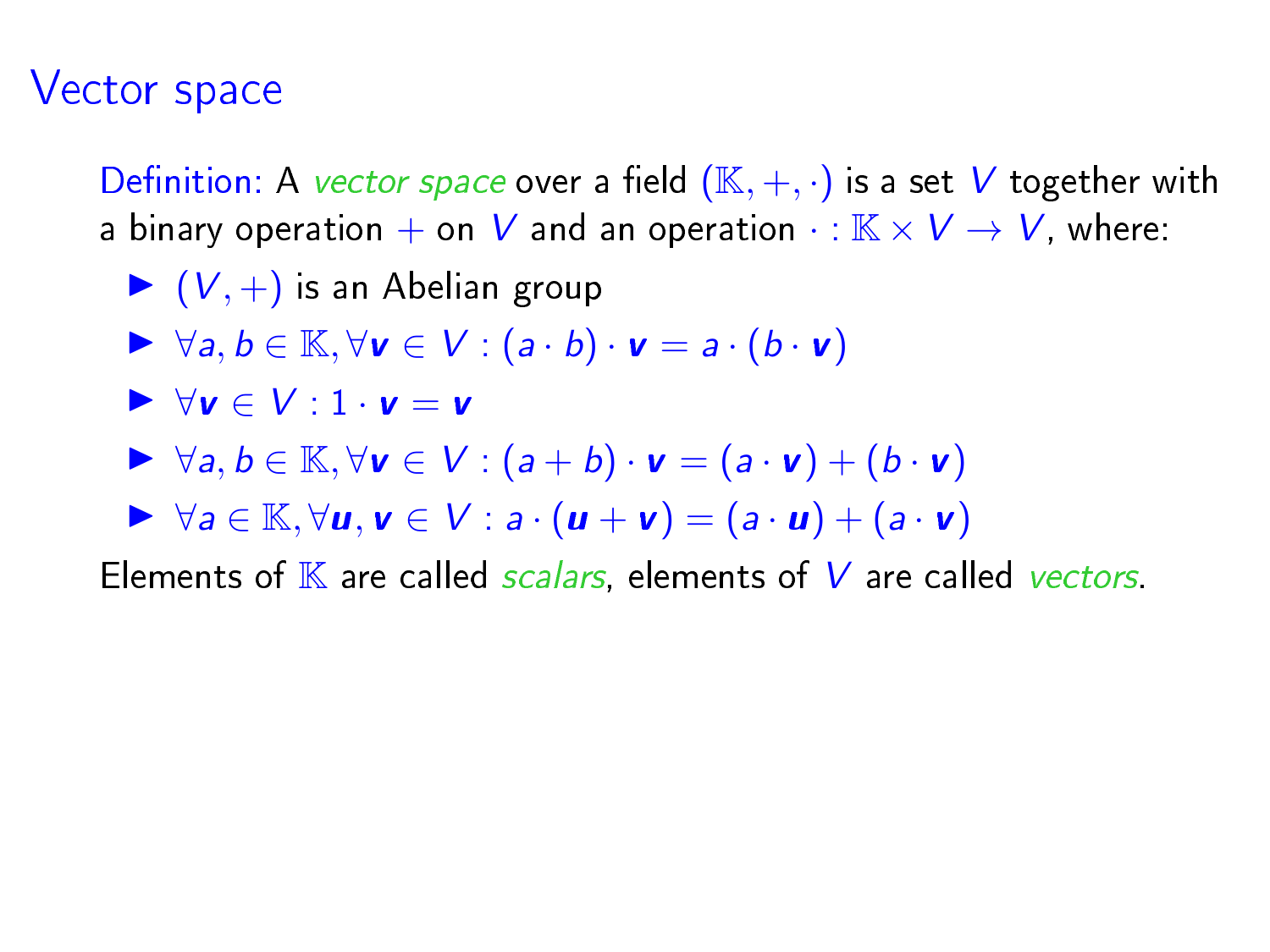## Vector space

Definition: A vector space over a field  $(K, +, \cdot)$  is a set V together with a binary operation  $+$  on  $V$  and an operation  $\cdot : \mathbb{K} \times V \to V$ , where:

- $\blacktriangleright$   $(V,+)$  is an Abelian group
- $\blacktriangleright \forall a, b \in \mathbb{K}, \forall v \in V : (a \cdot b) \cdot v = a \cdot (b \cdot v)$
- $\blacktriangleright \forall v \in V : 1 \cdot v = v$
- $\blacktriangleright \forall a, b \in \mathbb{K}, \forall v \in V : (a + b) \cdot v = (a \cdot v) + (b \cdot v)$
- $\blacktriangleright \forall a \in \mathbb{K}, \forall u, v \in V : a \cdot (u + v) = (a \cdot u) + (a \cdot v)$

Elements of  $K$  are called *scalars*, elements of  $V$  are called *vectors*.

Distinguish the zero scalar  $0 \in \mathbb{K}$  and the zero vector  $0 \in V$ . also the opposite scalar  $-a \in \mathbb{K}$  and the opposite vector  $-v \in V$ .

There is the inverse scalar  $a^{-1} \in \mathbb{K}$  but no inverse vector! There is no product of form  $v \cdot a!$ 

The product symbols  $\cdot$  are often omitted and have priority to  $+$ .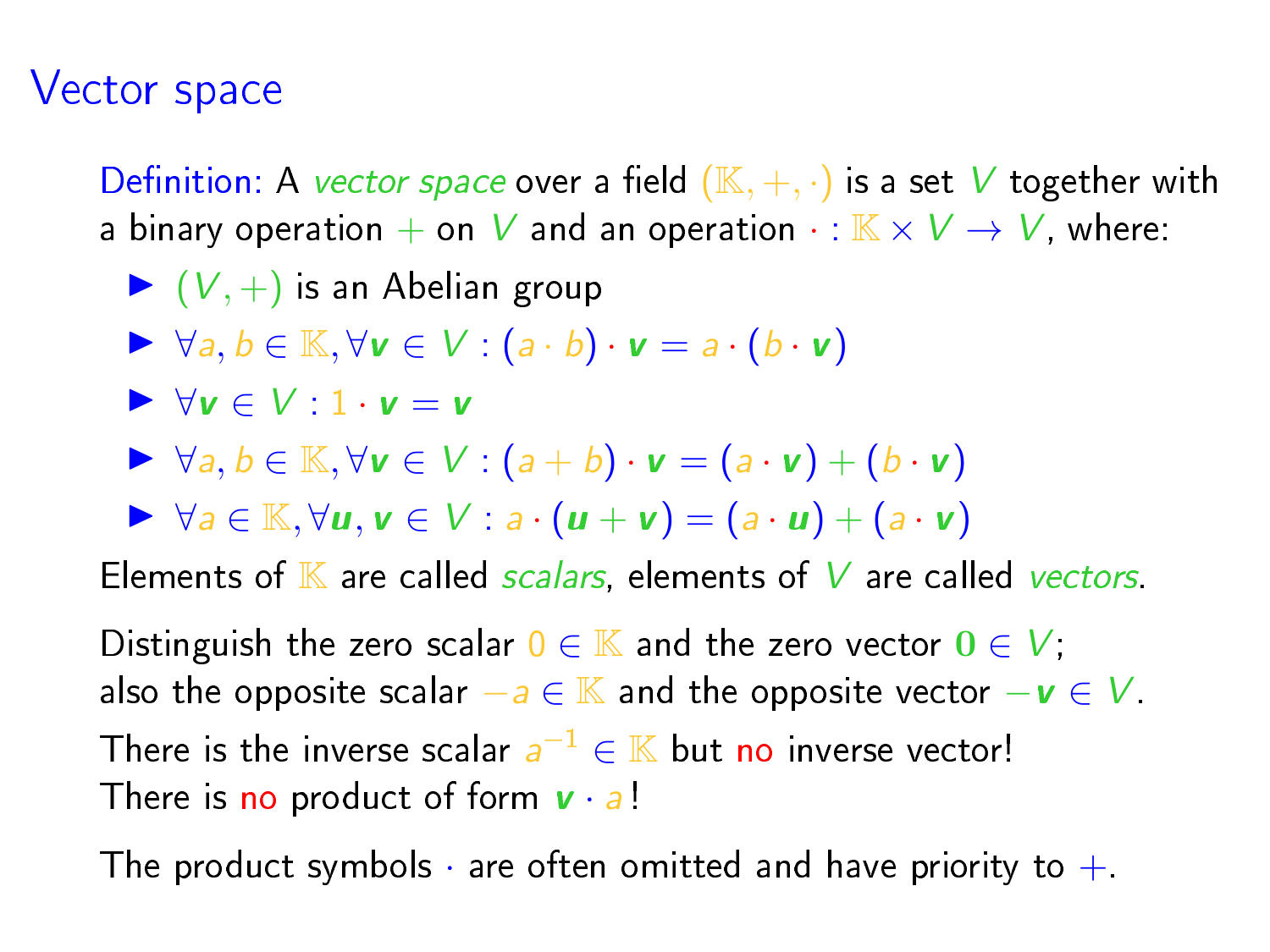# **Examples**

- $\blacktriangleright$  The *arithmetic* vector space  $\mathbb{K}^n$  of dimension *n* over  $\mathbb{K}$ . Vectors are ordered  $n$ -tuples of elements of  $K$ . Additions and scalar multiplications are done by components. Any field  $\mathbb K$  yields the vector space  $\mathbb K^1$  of the same cardinality. If  $\mathbb{K}^{m \times n}$  matrices of order  $m \times n$  over  $\mathbb{K}$ .
- $V = \{0\}$  the *trivial* vector space over any field K.
- $\blacktriangleright$  Polynomials with coefficients in  $\mathbb K$ .
- $\blacktriangleright$  Polynomials of bounded degree.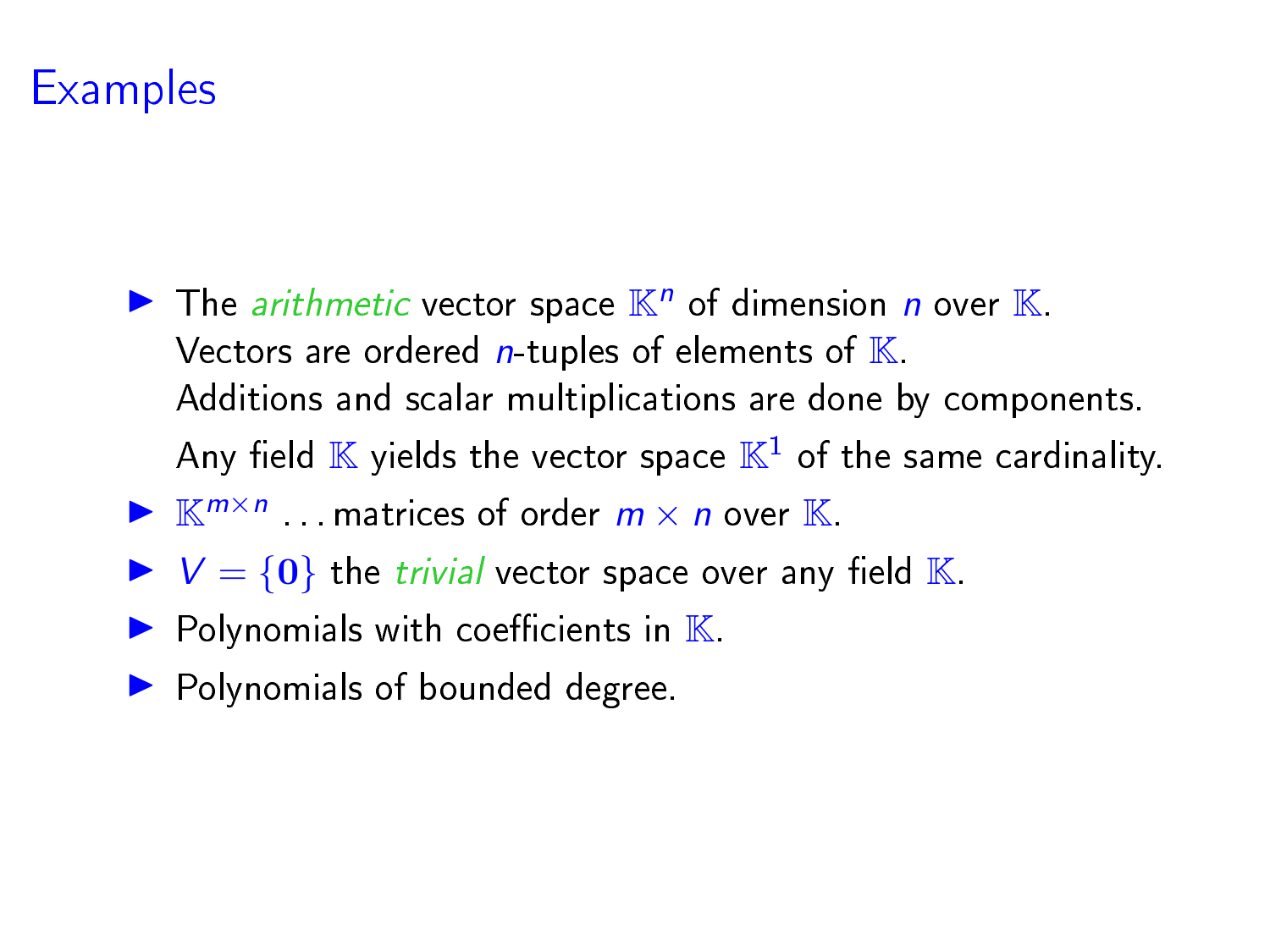The vector space of real functions over the field  $\mathbb R$ 

Vectors  $f, g$  are the real functions of real variable

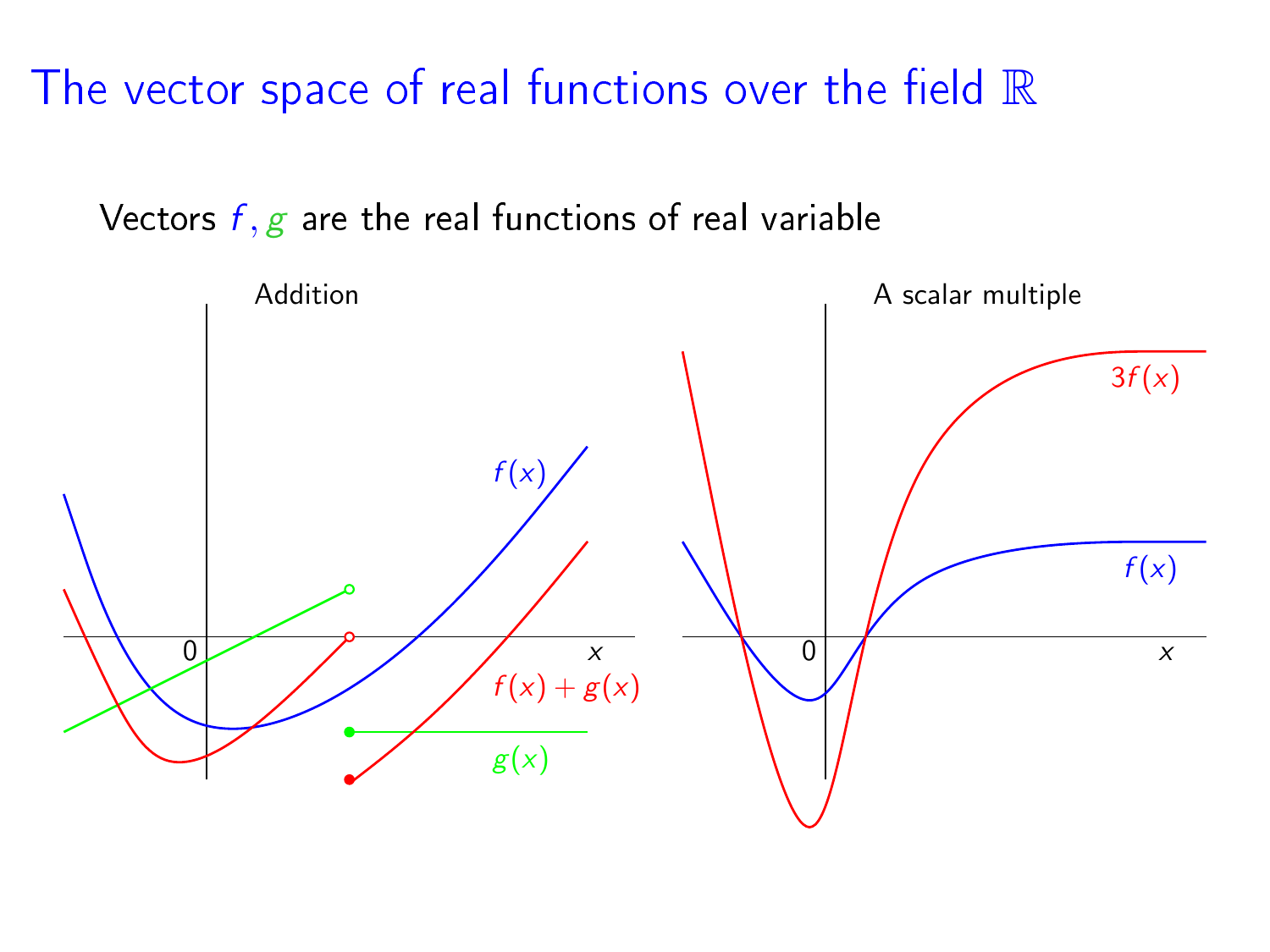#### Set systems as vector spaces

Let  $\mathcal X$  be a system of subsets of a set  $X$  that is closed under taking symmetric difference  $\triangle$ .

Then  $(\mathcal{X}, \triangle, \cdot)$  is a vector space over  $\mathbb{Z}_2$ , where  $\cdot$  is defined as:  $0 \cdot A = \emptyset$ , the neutral element of  $\triangle$ , and  $1 \cdot A = A$  for all  $A \in \mathcal{X}$ .

Observe that  $\forall A, B, C \in \mathcal{X} : (A \triangle B) \triangle C = A \triangle (B \triangle C)$ ,

since the result contains those elements of  $X$  that  $\sqrt{2}$ belong to the odd number of sets  $A, B$  and  $C$ .



We may represent any  $A \in \mathcal{X}$  by its characteristic function

$$
\chi_A: X \to \mathbb{Z}_2 \text{ defined as } \chi_A(x) = \begin{cases} 1 & \text{if } x \in A \\ 0 & \text{if } x \notin A \end{cases}
$$

The set  $A \triangle B$  has the characteristic function  $\chi_{A \triangle B} = \chi_A + \chi_B$ , since  $1+1=0$  in  $\mathbb{Z}_2$ .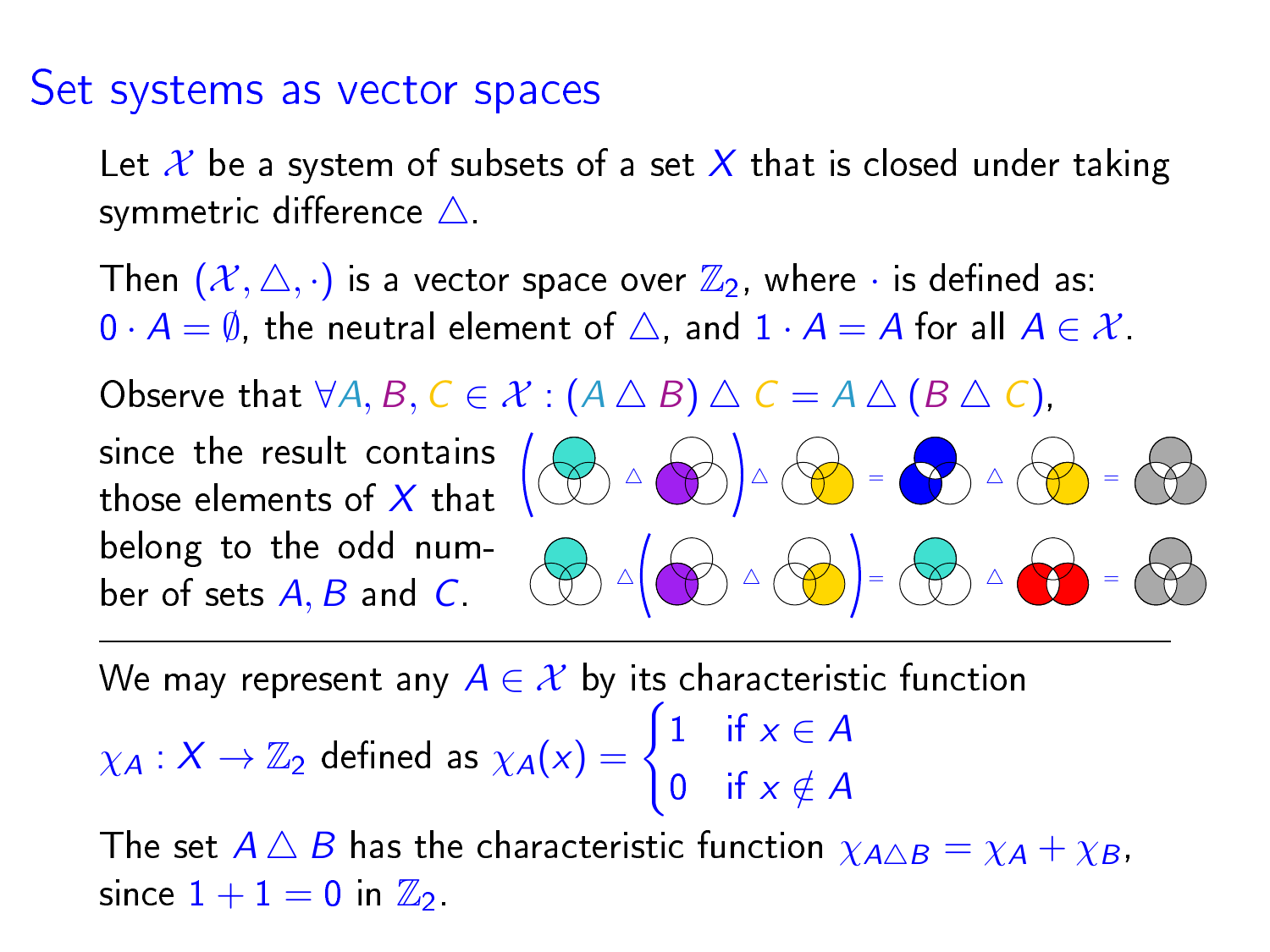## A vector space on graphs

Let  $X = E_G$  and X contain those edge sets A such that every vertex of  $G$  is incident with an even number of edges in  $A$ . Such sets  $A$  induce the so called even subgraphs of  $G$ .

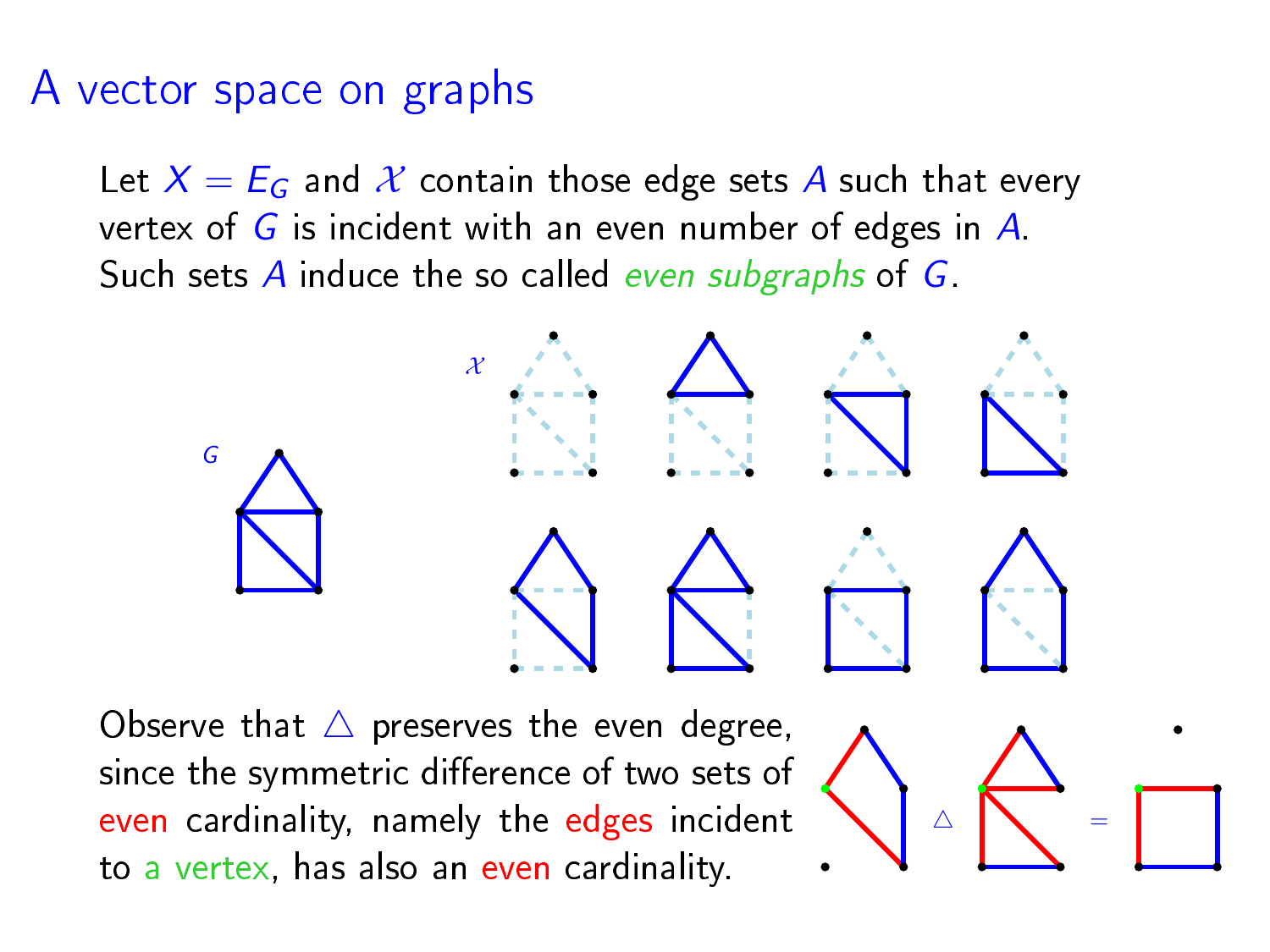#### **Properties**

Observation: For any  $v \in V$  and  $a \in K$ :  $0v = a0 = 0$ Proof:  $0v = 0v + 0 = 0v + 0v - 0v = (0 + 0)v - 0v = 0v - 0v = 0$  $a0 = a0 + 0 = a0 + a0 - a0 = a(0 + 0) - a0 = a0 - a0 = 0$ 

Observation: For any  $v \in V : (-1)v = -v$ Proof:  $(-1)\mathbf{v} + \mathbf{v} = (-1)\mathbf{v} + 1\mathbf{v} = (-1 + 1)\mathbf{v} = 0\mathbf{v} = 0$ 

Observation: If  $a\mathbf{v} = \mathbf{0}$  then  $a = 0$  or  $\mathbf{v} = \mathbf{0}$ .

Proof: If  $a \neq 0$  then  $v = 1v = a^{-1}av = a^{-1}0 = 0$ .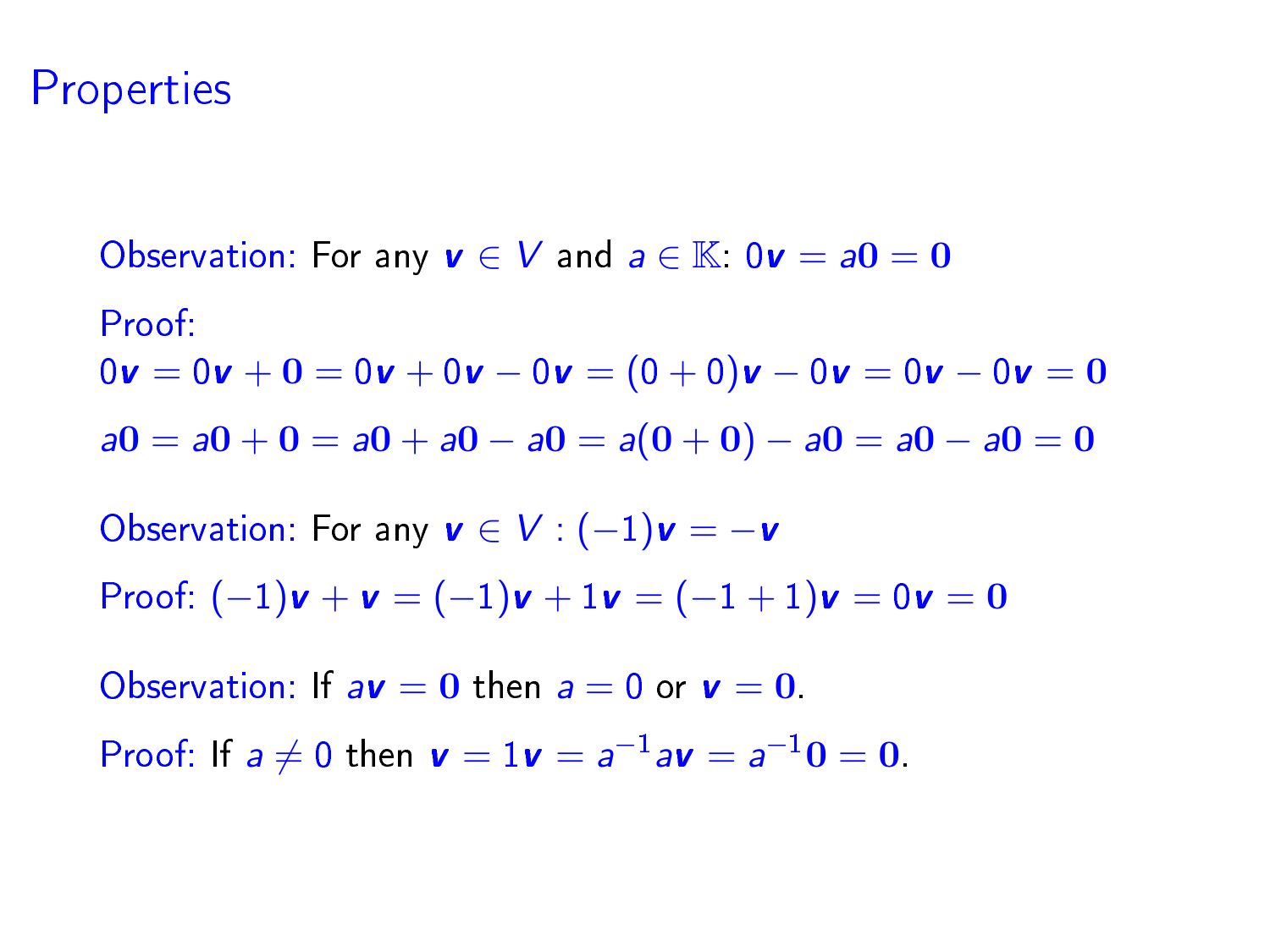#### **Subspace**

Definition: Let V be a vector space over  $\mathbb K$  then a subspace U is a nonempty subset of V satisfying:

$$
\blacktriangleright \forall u, v \in U: u + v \in U
$$

 $\triangleright \forall v \in U, \forall a \in \mathbb{K} : av \in U$ 

Observation: Any subspace is also a vector space because  $\mathbf{0} = 0\mathbf{v} \in U$  and  $-\mathbf{v} = (-1)\mathbf{v} \in U$ and other axioms hold already on  $V$ .

Example: For  $V = \mathbb{R}^3$ , and a line U in  $\mathbb{R}^3$  through the origin, the line  $U$  is a subspace of  $V$ . If we also consider a plane  $W$  in  $\mathbb{R}^3$  containing the line  $U,$ then U is a subspace of W that is a subspace of V.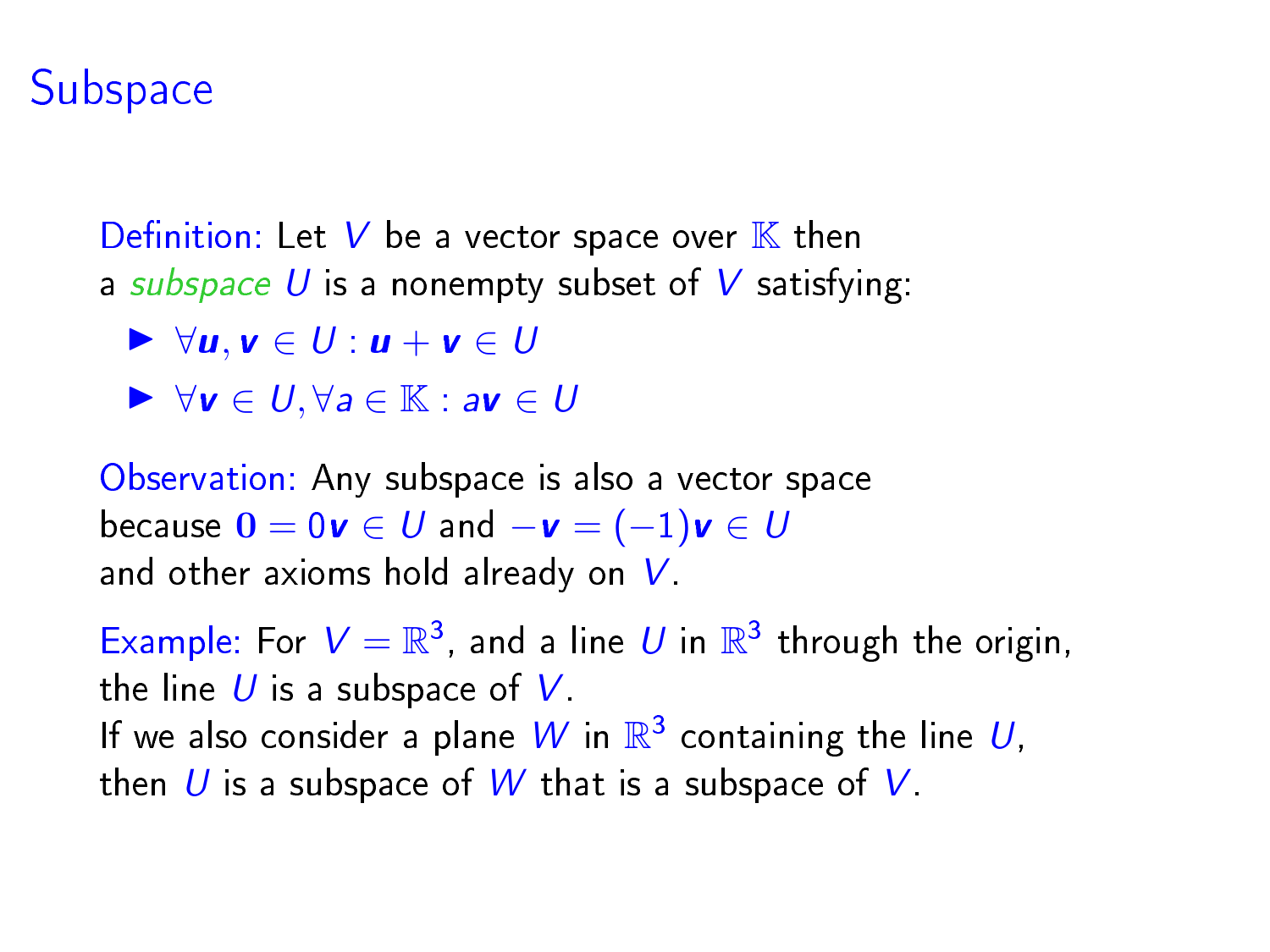## Intersection of subspaces

Theorem: Let  $(U_i, i \in I)$  be any system of subspaces of a space  $V$ . The intersection of this system  $\bigcap\,U_i$  is also a subspace of  $V$ i∈I Example: Planes  $\pi$  and  $\rho$  are subspaces of the vector space  $\mathbb{R}^3$ . Their intersection is the line  $\rho$ . It is also a subspace in  $\mathbb{R}^3$ .

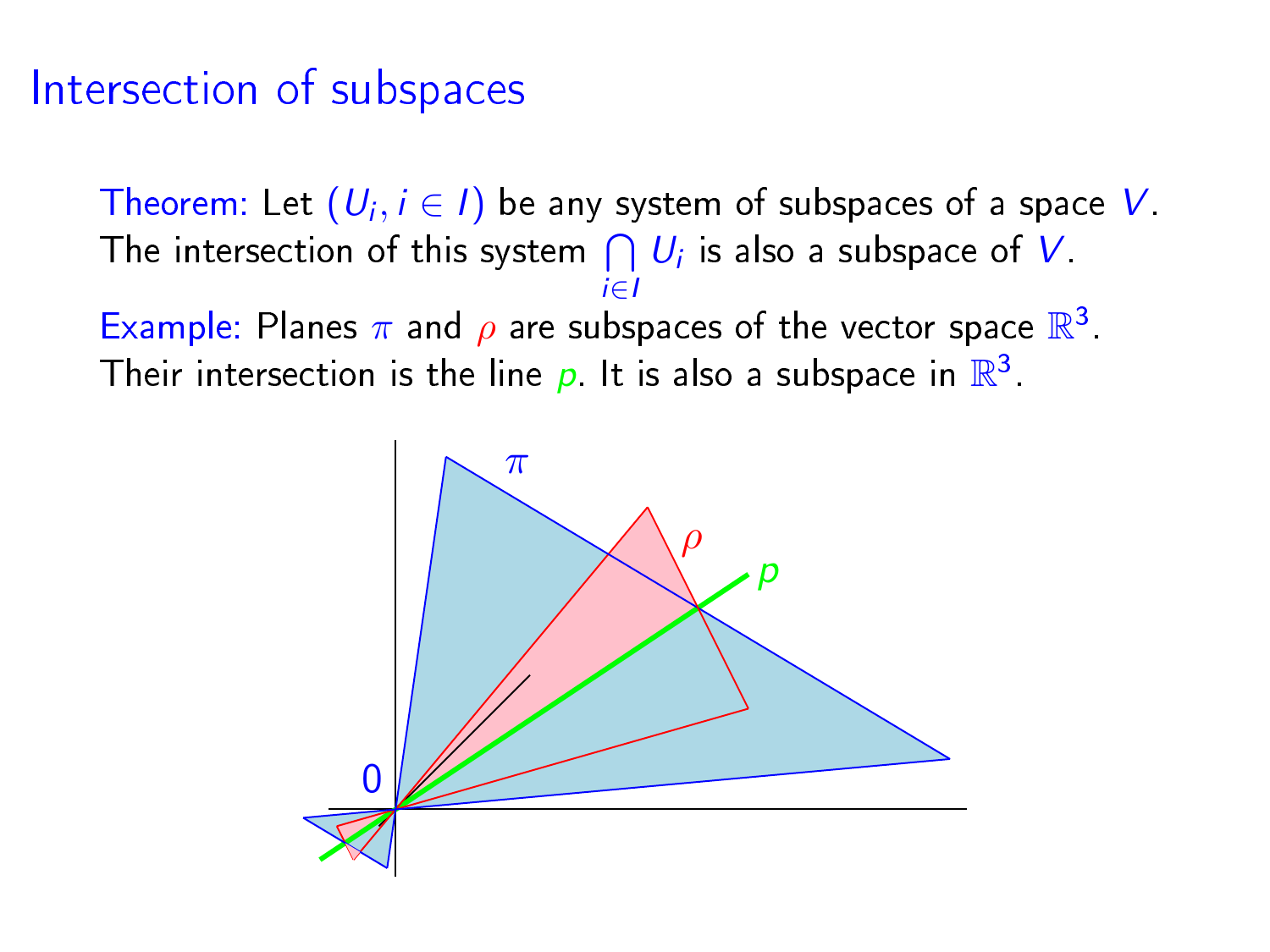#### Intersection of subspaces

Theorem: Let  $(U_i, i \in I)$  be any system of subspaces of a space  $V$ . The intersection of this system  $\bigcap\,U_i$  is also a subspace of  $V$ i∈I

Proof: Let  $W = \bigcap_{i=1}^n U_i$ . We show that  $W$  is closed on  $+$  and  $\cdot$ . i∈I  $\forall u, v \in W$ :  $u, v \in W \Rightarrow \forall i \in I : u, v \in U_i \Rightarrow \forall i \in I : u + v \in U_i \Rightarrow u + v \in W$  $\forall a \in \mathbb{K}, \mathbf{v} \in W$ :  $v \in W \Rightarrow \forall i \in I : v \in U_i \Rightarrow \forall i \in I : av \in U_i \Rightarrow av \in W$ 

Note that when  $I = \emptyset$ , then the empty intersection  $W = \bigcap U_i = V$  is a subspace of V itself. i∈∅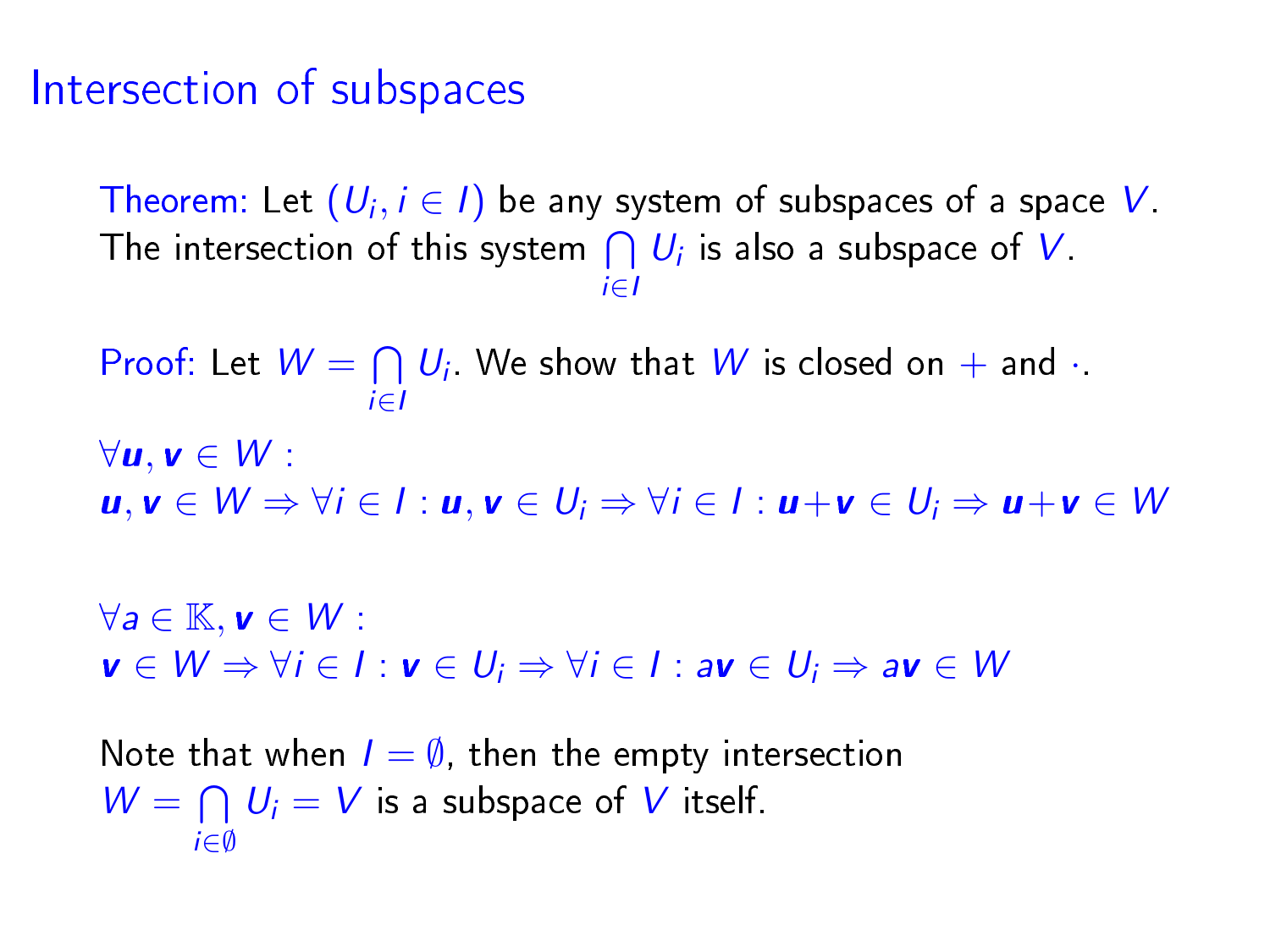## Linear combination, linear hull

Definition: A linear combination of vectors  $v_1, \ldots, v_k \in V$  over  $\mathbb K$ is any vector  $\mathbf{u} = a_1 \mathbf{v}_1 + \cdots + a_k \mathbf{v}_k$  where  $a_1, \ldots, a_k \in \mathbb{K}$ .

Definition: The linear hull  $\mathcal{L}(X)$  of a subset X of a vector space V is the intersection of all subspaces  $U$  of  $V$  that contain  $X$ . Formally  $\mathcal{L}(X) = \bigcap \{ U : X \subseteq U, U \text{ is a subspace of } V \}$  $\mathcal{L}(X)$  is also called the subspace of V generated by X or the *linear span*. The linear hull is also denoted by span $(X)$ . Examples: For  $V = \mathbb{R}^3$ ,  $\mathcal{L}(\{(2,2,2)^T\}) = \{(a, a, a)^T, a \in \mathbb{R}\}\$ . . . the line containing points having all three coordinates identical  $\mathcal{L}(\{(1,0,0)^{\mathcal{T}},(0,1,0)^{\mathcal{T}}\}) = \{(a,b,0)^{\mathcal{T}},a,b\in\mathbb{R}\}$ ... the plane determined by the first two axes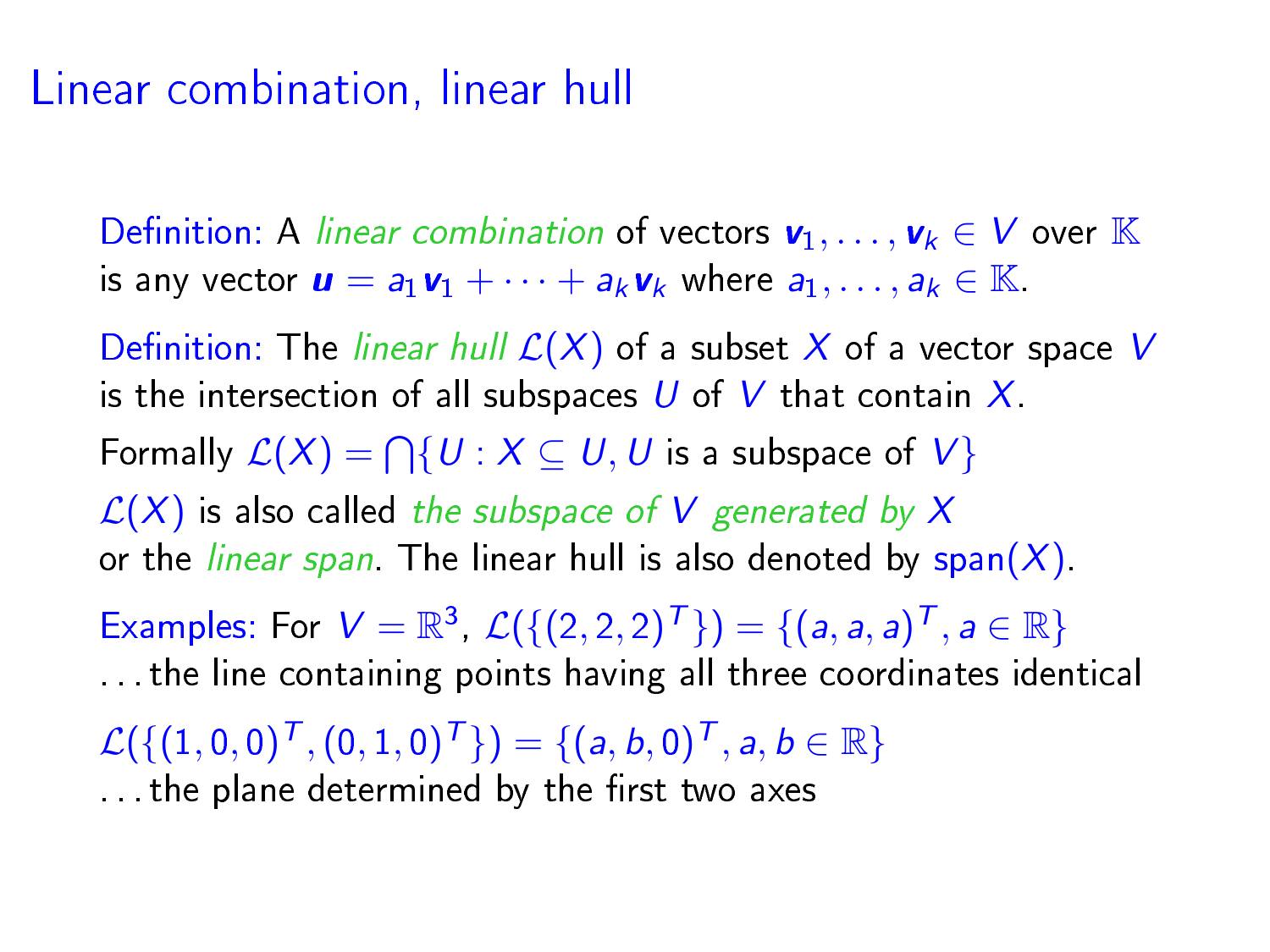## Linear combination, linear hull

Definition: A linear combination of vectors  $v_1, \ldots, v_k \in V$  over K is any vector  $\mathbf{u} = a_1 \mathbf{v}_1 + \cdots + a_k \mathbf{v}_k$  where  $a_1, \ldots, a_k \in \mathbb{K}$ .

Definition: The linear hull  $\mathcal{L}(X)$  of a subset X of a vector space V is the intersection of all subspaces U of V that contain  $X$ . Formally  $\mathcal{L}(X) = \bigcap \{ U : X \subseteq U, U$  is a subspace of  $V \}$  $\mathcal{L}(X)$  is also called the subspace of V generated by X or the *linear span*. The linear hull is also denoted by span $(X)$ .

Theorem: Let V be a vector space over  $\mathbb K$  and X be a subset of V. Then  $\mathcal{L}(X)$  is the set of all linear combinations of vectors from X.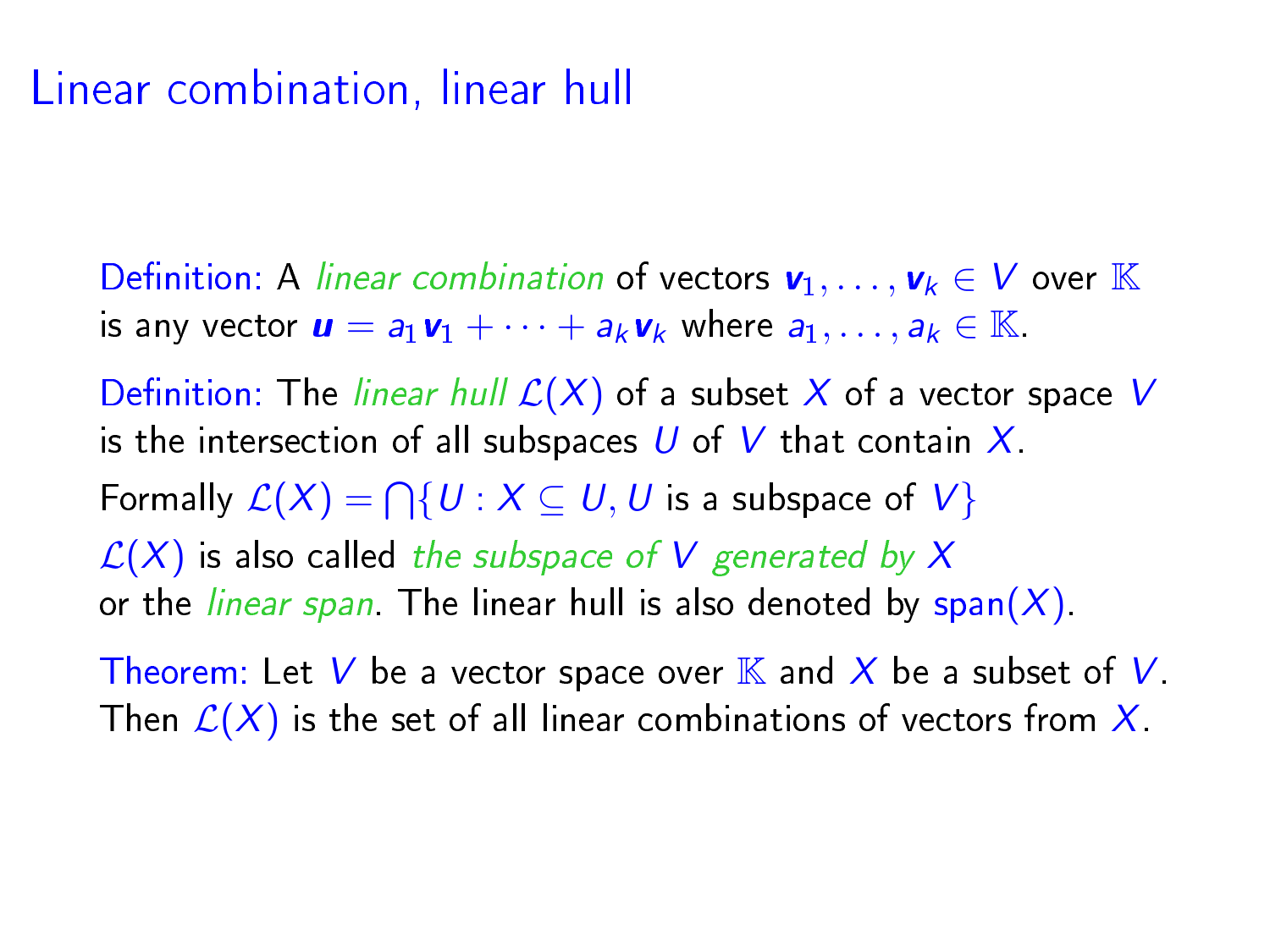Example for  $W = \{x : Ax = 0\}$ For  $A =$  $\sqrt{ }$  $\overline{\phantom{a}}$  $1$   $-2$  4 0 3 −2 4 −6 6 0 4 −8 13 −9 −4 3 −6 9 −9 1  $\setminus$  ∼∼  $\sqrt{ }$  $\overline{\phantom{a}}$  $1 -2 4 0 3$ 0 0 1 3 2 0 0 0 0 1 0 0 0 0 0 <sup>1</sup>  $\overline{\phantom{a}}$ 

we solve  $W = \{p_1(2, 1, 0, 0, 0)^T + p_2(12, 0, -3, 1, 0)^T : p_1, p_2 \in \mathbb{R}\}\$ 

1. W could be viewed the *intersection* of the following subspaces:  $U_1 = \{x : (1, -2, 4, 0, 3) \cdot x = 0\}$  $U_2 = \{x: (-2, 4, -6, 6, 0) \cdot x = 0\}$  $U_3 = \{x : (4, -8, 13, -9, -4) \cdot x = 0\}$  $U_4 = \{x : (3, -6, 9, -9, 1) \cdot x = 0\}$ Each  $U_i$  corresponds to one equation of the system. (Each is a *hyperplane* in  $\mathbb{R}^5$  )

2. The same subspace  $W$  was already described as a set of linear combinations  $W = \mathcal{L}((2, 1, 0, 0, 0)^{\mathsf{T}}, (12, 0, -3, 1, 0)^{\mathsf{T}})$ Correctness of Gaussian elimination and

backward substitution yields that both ways  $\begin{picture}(16,17) \put(0,0){\line(1,0){15}} \put(15,0){\line(1,0){15}} \put(15,0){\line(1,0){15}} \put(15,0){\line(1,0){15}} \put(15,0){\line(1,0){15}} \put(15,0){\line(1,0){15}} \put(15,0){\line(1,0){15}} \put(15,0){\line(1,0){15}} \put(15,0){\line(1,0){15}} \put(1$ 

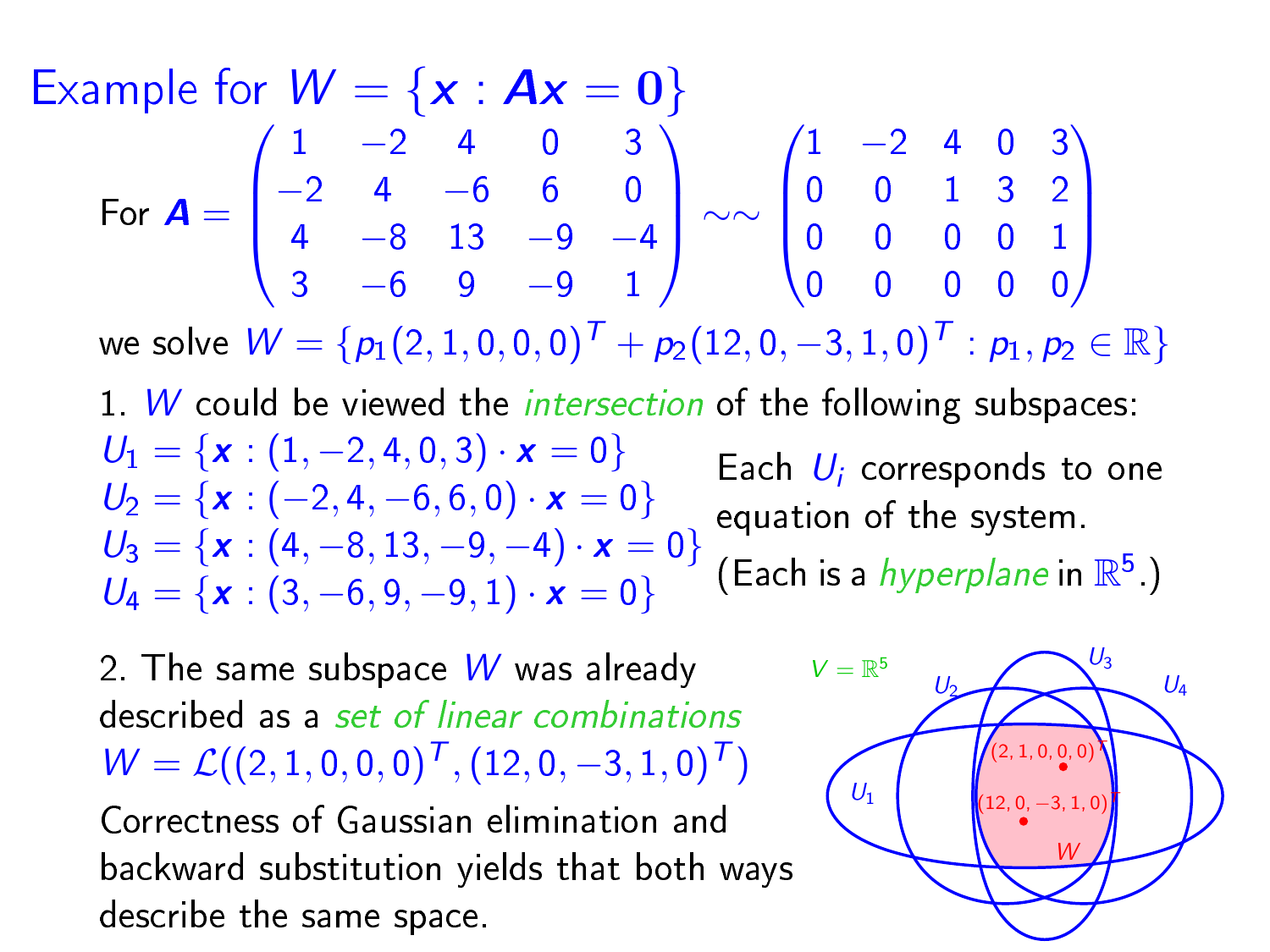## Proof of the theorem

**Theorem:** Let V be a vector space over  $\mathbb{K}$  and X be a subset of V. Then  $\mathcal{L}(X)$  is the set of all linear combinations of vectors from  $X$ .

For 
$$
W_1 = \bigcap_{X \subseteq U_i \subseteq V} U_i
$$
,  $W_2 = \left\{ \sum_{i=1}^k a_i \mathbf{v}_i : k \in \mathbb{N}, a_i \in \mathbb{K}, \mathbf{v}_i \in X \right\}$   
we want to show  $W_1 = \mathcal{L}(X) = W_2$ .

 $W_2$  is a subspace, because it is closed on scalar multiples  $u \in W_2 \Rightarrow u = \sum_{k=1}^k$  $\sum_{i=1}^k a_i \mathbf{v}_i \Rightarrow \alpha \mathbf{u} = \alpha \sum_{i=1}^k$  $\sum_{i=1}$ a<sub>i</sub>  $v_i = \sum^k$  $\sum_{i=1}^n (\alpha a_i) \mathbf{v}_i \Rightarrow \alpha \mathbf{u} \in W_2$ and analogously also on addition  $\bm{u}, \bm{u}' \in W_2 \Rightarrow \dots \Rightarrow \bm{u} + \bm{u}' \in W_2$ Since  $X \subseteq W_2$ , we have  $W_2$  among the intersecting subspaces  $U_i$ . Hence  $W_1 \subseteq W_2$ .

Every  $U_i$  contains X and is closed on addition and scalar multiples. Thus every  $U_i$  contains all linear combinations of vectors of X. Hence  $\forall U_i: W_2 \subseteq U_i \Rightarrow W_2 \subseteq W_1$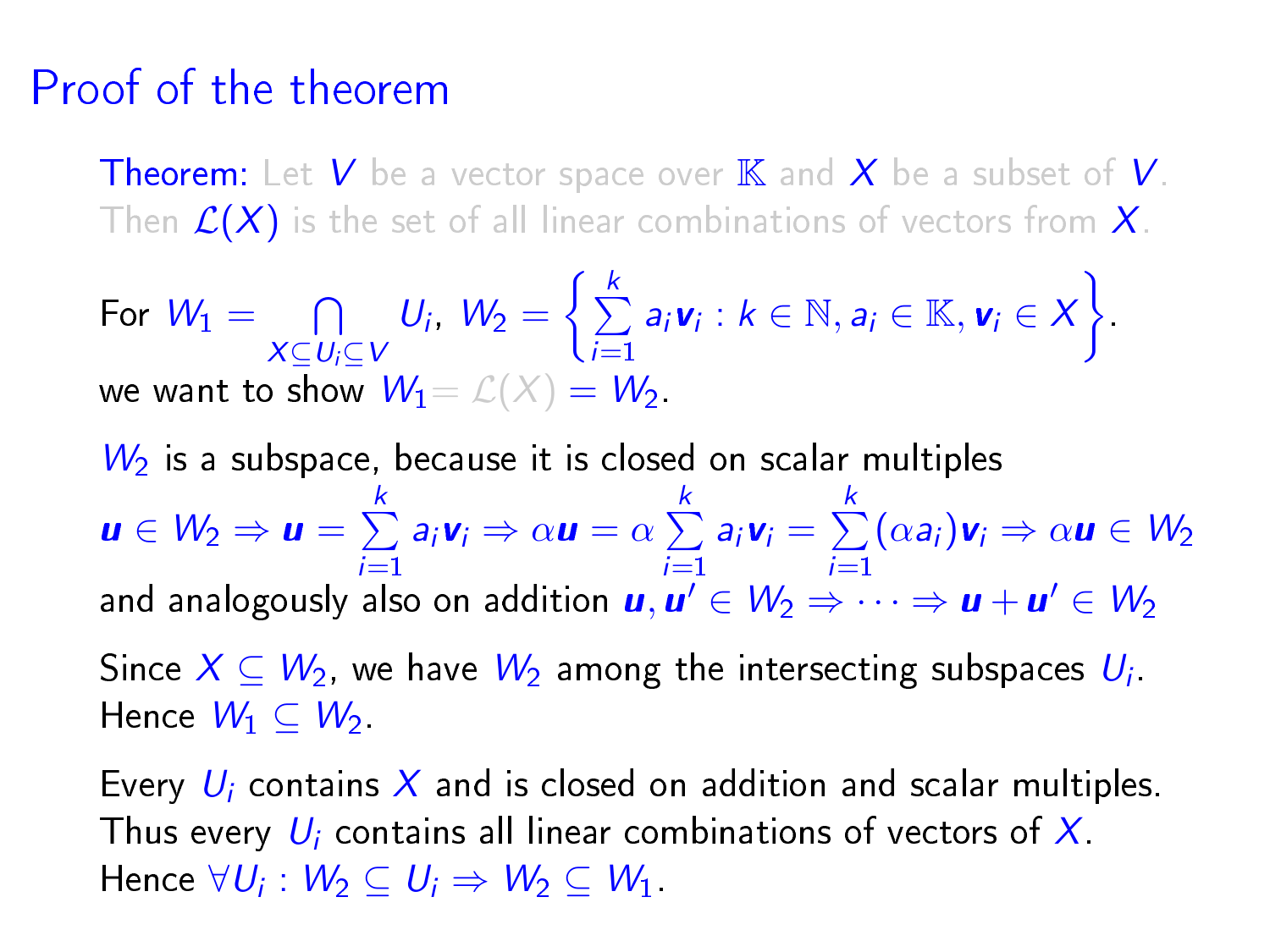#### Spaces determined by a matrix

Definition: The kernel of  $A \in \mathbb{K}^{m \times n}$  is ker $(A) = \{x \in \mathbb{K}^n : Ax = 0\},\$ the row space  $\mathcal{R}(\boldsymbol{A}) \subseteq \mathbb{K}^n$  is the linear hull of the rows of  $\boldsymbol{A}$ , the column space  $C(A) \subseteq \mathbb{K}^m$  is the linear hull of the columns of A.

Example: Given 
$$
A = \begin{pmatrix} 1 & 2 & 0 & 1 \\ 2 & 0 & 2 & 1 \\ 1 & 1 & 2 & 0 \end{pmatrix} \in \mathbb{Z}_3^{3 \times 4}
$$

I he row space:

$$
\mathcal{R}(\mathbf{A}) = \begin{cases} (0,0,0,0)^{\top}, & (1,2,0,1)^{\top}, & (2,1,0,2)^{\top}, \\ (2,0,2,1)^{\top}, & (0,2,2,2)^{\top}, & (1,1,2,0)^{\top}, \\ (1,0,1,2)^{\top}, & (2,2,1,0)^{\top}, & (0,1,1,1)^{\top} \end{cases} \subseteq \mathbb{Z}_3^4
$$

The column space:

$$
\mathcal{C}(\mathbf{A}) = \begin{cases} (0,0,0)^{\top}, & (1,2,1)^{\top}, & (2,1,2)^{\top}, \\ (2,0,1)^{\top}, & (0,2,2)^{\top}, & (1,1,0)^{\top}, \\ (1,0,2)^{\top}, & (2,2,0)^{\top}, & (0,1,1)^{\top} \end{cases} \subseteq \mathbb{Z}_3^3
$$